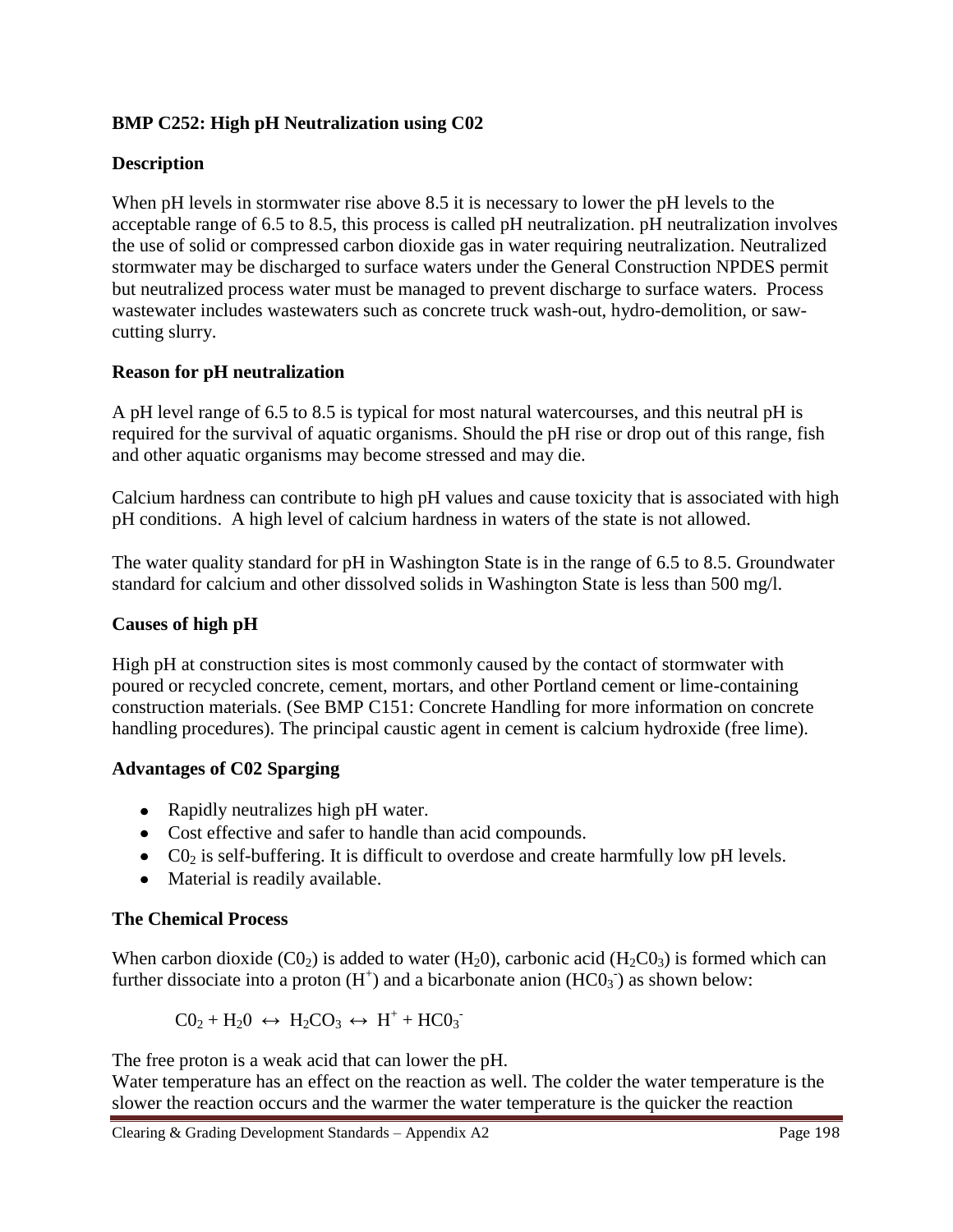occurs. Most construction applications in Washington State have water temperatures in the 50°F or higher range so the reaction is almost simultaneous.

# **Treatment Procedures**

High pH water may be treated using continuous treatment, continuous discharge systems. These manufactured systems continuously monitor influent and effluent pH to ensure that pH values are within an acceptable range before being discharged. All systems must have fail safe automatic shut off switches in the event that pH is not within the acceptable discharge range. Only trained operators may operate manufactured systems. System manufacturers often provide trained operators or training on their devices.

The following procedure may be used when not using a continuous discharge system:

- Prior to treatment, the appropriate jurisdiction should be notified in accordance with the regulations set by the jurisdiction.
- Every effort should be made to isolate the potential high pH water in order to treat it separately from other stormwater on-site.
- Water should be stored in an acceptable storage facility, detention pond, or containment cell prior to treatment.
- Transfer water to be treated to the treatment structure. Ensure that treatment structure size is sufficient to hold the amount of water that is to be treated. Do not fill tank completely, allow at least 2 feet of freeboard.
- The operator samples the water for pH and notes the clarity of the water. As a rule of thumb, less  $CO<sub>2</sub>$  is necessary for clearer water. This information should be recorded.
- In the pH adjustment structure, add  $CO<sub>2</sub>$  until the pH falls in the range of 6.9-7.1. Remember that pH water quality standards apply so adjusting pH to within 0.2 pH units of receiving water (background pH) is recommended. It is unlikely that pH can be adjusted to within 0.2 pH units using dry ice. Compressed carbon dioxide gas should be introduced to the water using a carbon dioxide diffuser located near the bottom of the tank, this will allow carbon dioxide to bubble up through the water and diffuse more evenly.
- Slowly release the water to discharge making sure water does not get stirred up in the process. Release about 80% of the water from the structure leaving any sludge behind.
- Discharge treated water through a pond or drainage system.
- Excess sludge needs to be disposed of properly as concrete waste. If several batches of water are undergoing pH treatment, sludge can be left in treatment structure for the next batch treatment. Dispose of sludge when it fills 50% of tank volume.

Sites that must implement flow control for the developed site must also control stormwater release rates during construction. All treated stormwater must go through a flow control facility before being released to surface waters which require flow control.

# **Safety and Materials Handling**

- All equipment should be handled in accordance with OSHA rules and regulations.
- Follow manufacturer guidelines for materials handling.